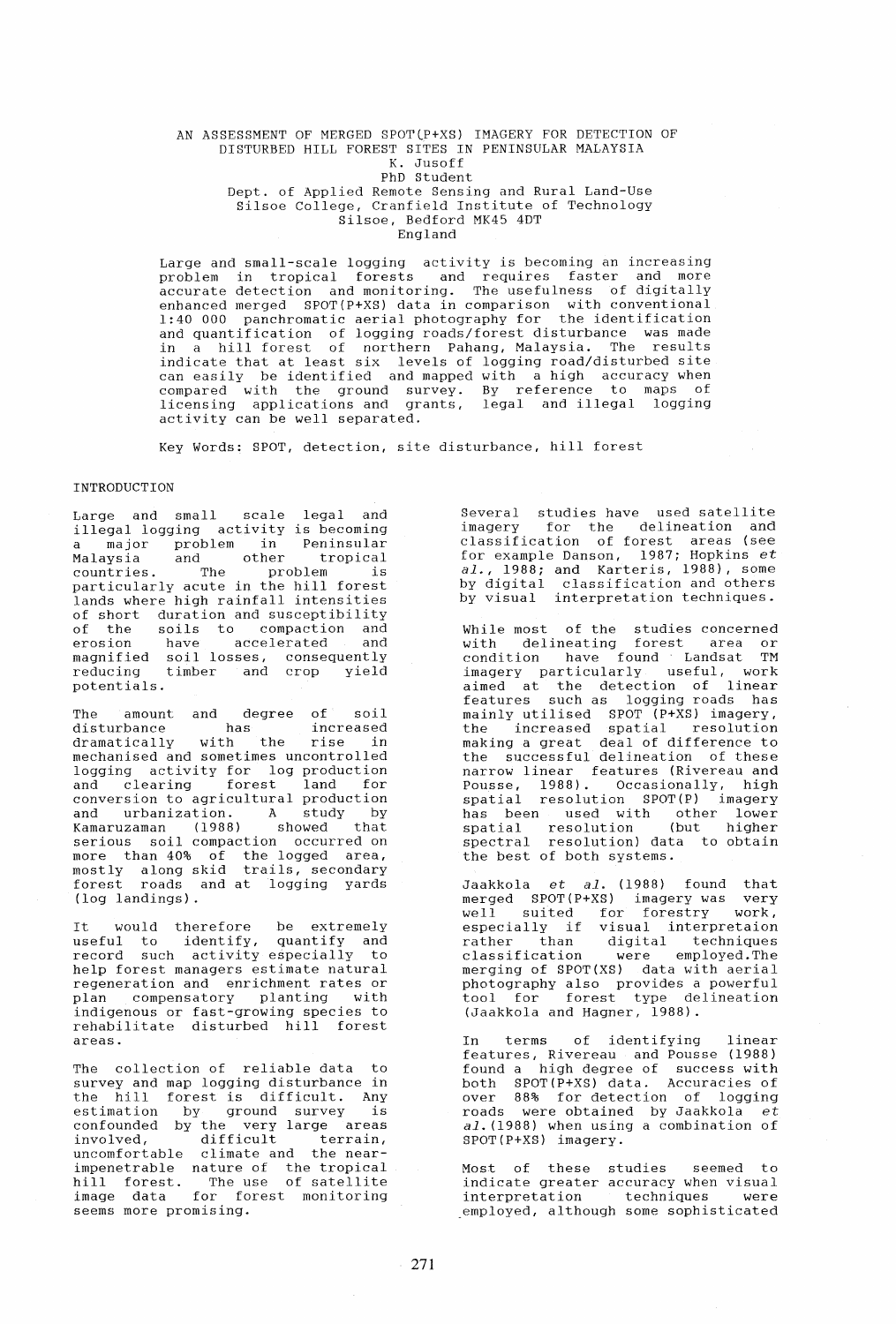digital process such as advanced filtering did show some promise (eg. Jaakkola and Hagner, 1988 and Hagner, 1987) .

Satellite data then offers much promise for identifying forest area parameters, in particular logging road activity, but most of the work has previously concentrated on well-managed forest environments where the stands were often of a<br>single tree species type and mostly of coniferous tree forests.

The objective of this study was to examine the usefulness of merged SPOT(P+XS) imagery for the detection, classification and quantification of forest disturbance sites in a natural tropical hill forest area in central Malaysia.

THE STUDY AREA

The study area selected was a 10 x 10 km area in Ulu Tembeling, north Pahang, roughly between longitudes<br>102°35' and 103°47' East and 1020 35' and 1030 47' East and latitudes 40 20' and 40 25' North and about 240 km north-east of the Federal capital of Malaysia, Kuala Lumpur (Figure 1). In this area, the Edmpar (11941). The chiral area, the dipterocarp forest and located mostly over 600 m above sea level. The slope gradient ranges from nearly level to 450 • Annual precipitation in the area is approximately 210cm. Precipitation occurs in two seasons, mainly in April to May and November to December. The relative humidity is high, with a daily mean of 85.7% and ranging from  $62.3$  to  $97.0%$ . Mean annual temperature ranges from 20 to 310 C.



Fig. 1. ' A map of Poninsular Malaysia showing the study site.

## DEFINITION OF DISTURBED SITES

For the purpose of this paper<br>disturbed sites are taken to mean disturbed sites are taken to mean sites which have experienced any direct *inovement* or compression of<br>
soil or surface litter as an<br>
inevitable consequence of timber harvesting or logging operation. These sites which includes forest roads, decking (log landings) and skid trails are degraded to compacted

soil structures resulting in poor regrowth of trees. They can be brought under vegetative/tree cover with reasonable effort and are<br>currently underutilized or areas with reasonational currently<br>currently underutilized or areas<br>which are deteriorating due to lack of appropriate water and soil management.

DESIGNING A CLASSIFICATION SYSTEM FOR DISTURBED SITES

A classification system was used to group the different disturbed site categories that need to be identified and quantified.

The classification system used in this study was based on the existing classification system for definitions of forest roads being used by the Malaysian Forestry Department Headquarters, Kuala Lumpur; and the surface soil disturbance category classified by Kamaruzaman (1988). The disturbed sites were grouped and defined into six classes as shown in Table 1.

| Sail Bistorbanco<br>Class | <b>lefinitiess</b>                                                           |  |  |
|---------------------------|------------------------------------------------------------------------------|--|--|
| 1. Prisary forest         | nermannent: cenamentive lines from                                           |  |  |
| haaf.                     | srimary landing to sublic/access read;                                       |  |  |
| (PPR)                     | road man is for truck, pick-mp; road                                         |  |  |
|                           | vidth carriago vay including shoulders                                       |  |  |
|                           | is about 8 o: road surface is massed                                         |  |  |
|                           | and very seriously campacted                                                 |  |  |
| 2. Secondary forest       | temporary, connective lines from                                             |  |  |
| raad                      | secondary landing to primary landing/                                        |  |  |
| (IPI)                     | PPR: ssee by visch-lorry and accessible                                      |  |  |
|                           | by truck only under dry condition: read                                      |  |  |
|                           | vieth carriage vay including shoulders                                       |  |  |
|                           | is about 6 m; road surface is partly                                         |  |  |
|                           | sapaved and seriously compacted                                              |  |  |
| 1. Skidding road          | nsed by skidders/eravier tractors; links                                     |  |  |
| 1921                      | from the skid trails to secondary                                            |  |  |
|                           | landings; forest cover is only cut and                                       |  |  |
|                           | some earth is removed; road surface is                                       |  |  |
|                           | sot orenared: road width carriage vav                                        |  |  |
|                           | including shoulder is about 5 a: soil                                        |  |  |
|                           | sarface is moderately compacted                                              |  |  |
| 4. Skrádske traíl         | used by crawier tractor; links from the                                      |  |  |
| 1991                      | felling site to SB; forest cover is only                                     |  |  |
|                           | cut and no earth is removed: road                                            |  |  |
|                           | sarface is not prepared; road vidth                                          |  |  |
|                           | carrriage vay including shoulders is<br>about 3 m: soal sarface is compacted |  |  |
|                           |                                                                              |  |  |
| 5. Primary Los            | a cieared area in the forest sormally                                        |  |  |
| <b>Indias</b>             | close to the PFR vhere logs are namied                                       |  |  |
| - 1111                    | by a vinch-lorry and cathered                                                |  |  |
|                           | preseratory to further transportation                                        |  |  |
|                           | by the timber iinkers or traces                                              |  |  |
| 6. Secondary log          | a cleared area in the forest smaller in                                      |  |  |
| <b>Jandine</b>            | size compared to the PL; temporarily                                         |  |  |
| <b>ISLI</b>               | located close to SPR vhere locs are                                          |  |  |
|                           | skidded by crawler tractors and eathered                                     |  |  |
|                           | preseratory to further transportation                                        |  |  |
|                           | by the wach-jerry to a PL                                                    |  |  |

table 1. A ciassification system for disturbed sites

### MATERIALS AND METHODS

## SPOT Data and Aerial Photographs

selected SPOT High Resolution Visible (HRV) imaging instrument-(P+XS) mode image with spatial resolution of 10 and 20 m, respectively was obtained for the study area (path/row K27/J341, 13 October 1988). 'The south and east quadrants of the image were covered to some degree by haze and cloud, and cloud shadow. Medium scale (1:40000) black-and-white aerial photographs from August, '1986 (L44S F706) were available and obtained for the study. These photographs served as the baseline information and were used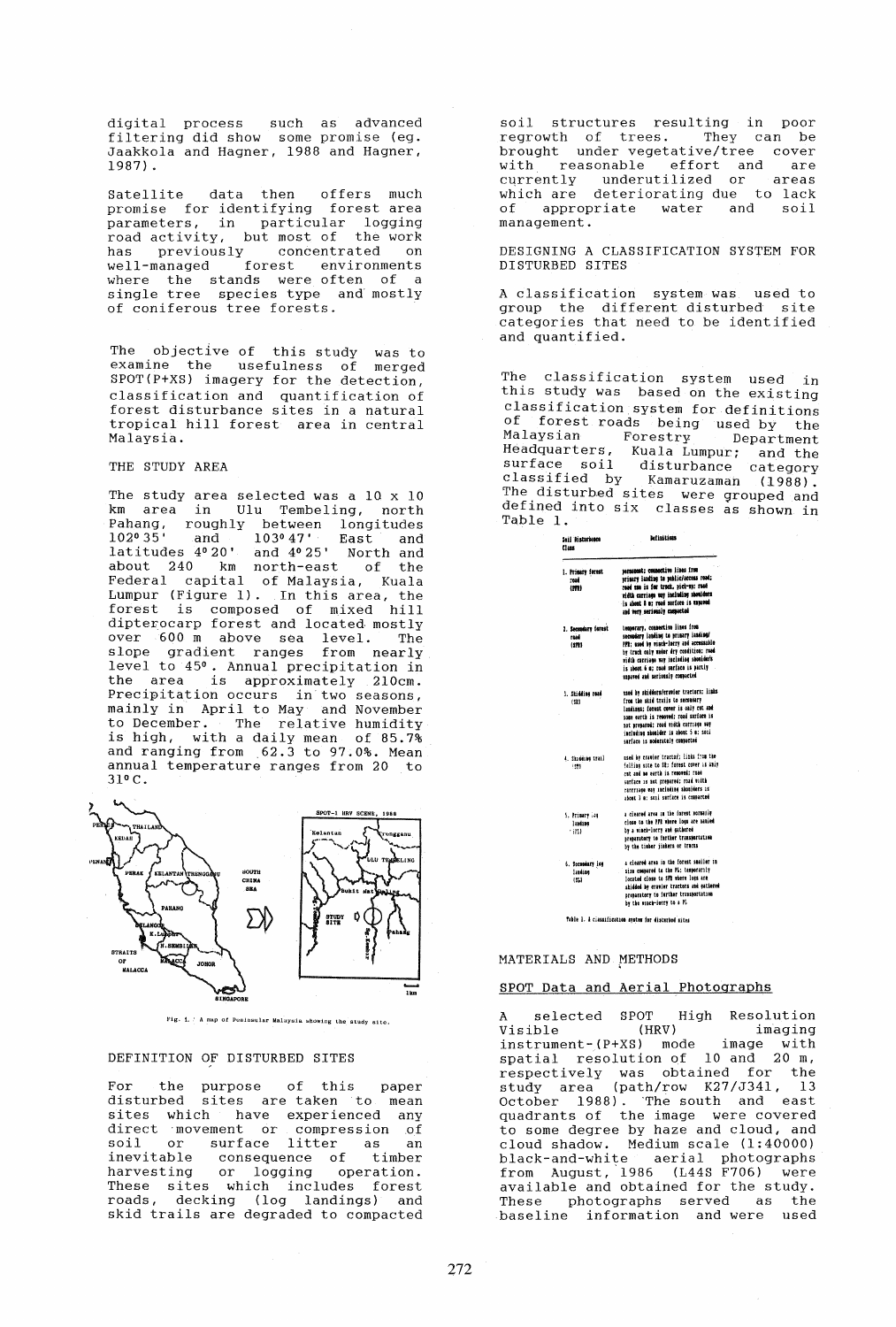for comparison and analysis, to establish the situation during August 1986, to locate field plots accurately and to assist in the verification of disturbed forest site categories.

### Secondary Data

Other material and reference data acquired to support the satellite imagery were Jerantut District Forest Operational Plan Map (scale 1: 63360), Kuala Sat and Sungai Tekai topographic maps (scale 1: 63360), and Forest Resource Map 1981-82 of P. Malaysia obtained from the Forestry Department Headquarters, Kuala Lumpur.

The boundary of each disturbed site was delineated on the aerial was defined on the defial<br>photographs and satellite imagery based on features such as pattern, elevation, topography, shape/form and tone/texture, shadow, site/location and homogeneity. Delineation into<br>disturbed site categories were categories were carried out by using aerial photgraphs based on tone, texture and homogeneity. Also, the expected dendritic nature of the hierarchical<br>PFR/SFR/SR/ST networks were relied on For the interpretation phase. Delineation of disturbed sites using satellite imagery were based on differences in the image contrast by visual interpretation of the amount of barren sites that were found in the study area.

The areal extent and distribution of the disturbed sites such as forest<br>roads and log landings were roads and log landings were<br>determined from the 1986 aerial photography and 1988 SPOT imagery taken over the same area. It is much easier to establish site disturbance data from aerial photograph and satellite data than by ground survey or from collation of documentation in the forestry departments. A cartometer and a planimeter were used to measure the amount and areal extent of disturbed sites, respectively.

#### Ground Data

 $\sim$   $\alpha$ 

In this study, ground data verification was conducted from April to August 1990 which was about two and four years from the date of the SPOT imagery and aerial photograph, respectively. Due to the slow rate (more than 15 years) of soil recovery in tropical hill forest of Malaysia (Kamaruzaman, 1988), it is assumed that there is no significant difference in the objects observed between the date of imagery/aerial photograph and the time when the ground verificatiion was done.

## Image Interpretation Analysis and Mapping

The base map is in the form of clear acetate prepared from Ulu Sat and Sg. Tekai topographic map sheets. The scale is 1:24854 to facilitate direct tracing on the merged SPOT image having the same scale as the base map. Details on the map include boundaries of the study area, major rivers, and logging roads.

For this study, mapping from SPOT imagery is with reference supporting aerial photography. This method has been known to be the fastest and cheapest approach for someone who is not familiar with the area being mapped.

The clear base map was positioned to the SPOT image. Geometric correction of the imagery in this area of bighly-varying terrain with many areas without clearly identifiable features such as roads or rivers, and old small-scale topographic maps were difficult so interpretation was carried out with the help of a zoom transfer scope. Interpretation of the image was completed when all the objects (disturbed sites) on the image had been delineated based on the classification system being used.

# Field Verification/Ground Truthing

For testing of mapping accuracy, sampling points for each disturbed site category were chosen after careful examination of the SPOT images and aerial photographs. Special emphasis was given where a· disturbed site type possessed different spectral responses and where different disturbed site categories possessed similar spectral responses. During the field work, the reasons for such phenomena were investigated.

A total of 300 sampling points for ground truthing were located from the aerial photograph and SPOT imagery. aeriar photograph and sior imagery.<br>They were selected to represent all categories of disturbed sites classified earlier. The categories of the 300. sample points are distributed among the defined distributed among the defined<br>disturbed site classes used (Table  $2)$ .

| foil Ristarbanco<br>Class<br>$\sim$ | 1586<br>Aerial Photo | 1922<br>SPOT TRANS | <b>Total</b> |  |
|-------------------------------------|----------------------|--------------------|--------------|--|
| 1. Primary forest road              | 13                   | $^{12}$            | 45           |  |
| 1. Secondary forest road            | 4                    | 18                 | m            |  |
| 1. Skid road                        | 48                   | 46                 | ĸ            |  |
| 4. Shid trail                       | Ĩ3                   | â                  | 21           |  |
| 5. Primary landing                  | ĭ                    | ı                  | ١            |  |
| 6. Secondary Insting                | 5                    | 5                  | n            |  |
| 7. Porest cover (control)           | 25                   | и                  | 55           |  |
| <b>Patal</b>                        | 150                  | 158                | 189          |  |

fable 2. Distribution of total number of samples and classification objects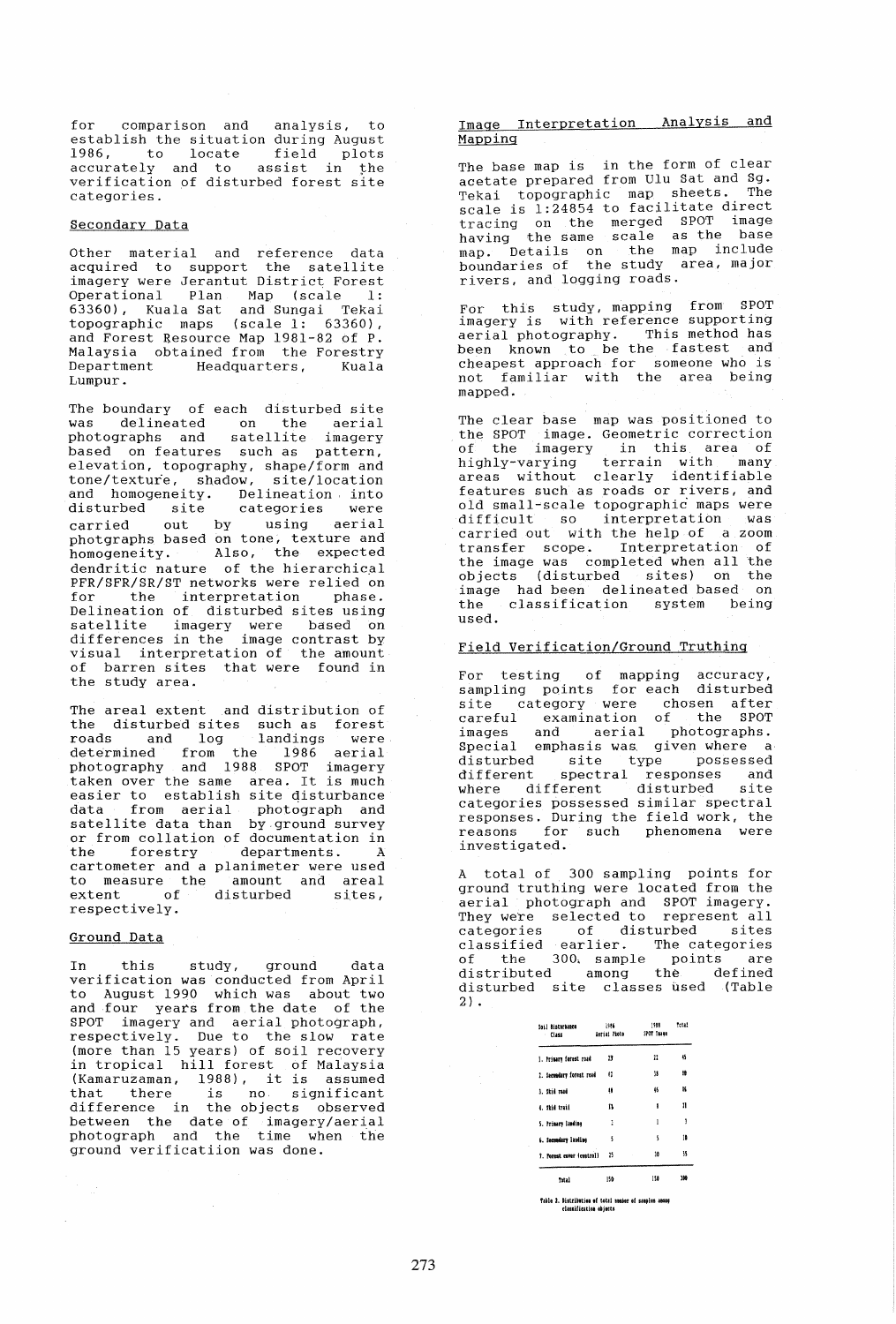A stratification system point sampling was used because it was neither possible nor desirable to check everything. A total of 300 reference points were selected for field survey by stratified random sampling within strata. At each field check point, 10 x 10 m square plot was laid out. The general characteristics of this plot such as disturbed site category, slope, aspect, elevation, soil properties and vegetation cover were assessed and correlated with stratified aerial photographs and preliminary image classification of the SPOT data. Slide photographs were taken at such reference point location to demonstrate the forest regrowth and physical properties of disturbed soils. In the field work, classes that appeared in the preliminary classification were identified and located.

Observations were recorded on a ground check data sheet for every location/site visited and were particularly rigorous for those disturbed site category with disturbed site category with<br>uncertainities or confusions as detected by the aerial photographs acceced by the acriar photographs<br>and satellite imagery. All of the data collected from ground truth were used for correcting the primary map to make the disturbed site map showing existing disturbed sites in the study area. The author and two assistants spent 10 days each month for five consequtive month (April to August, 1990) in the field visiting 280 of the sample points.

## RESULTS AND DISCUSSION

As a result of development, the natural primary hill dipterocarp forests were disturbed to meet the needs of timber demand. Disturbed sites are quite easily recognized because of their linear shapes and light colour against the dark background. Generally, the disturbed Easigreama: senerarry, ene disearsed<br>forest sites due to roading and logging activities may be identified and classified as follows: (1) PFR, (2) SFR, (3) SR, (4) ST, (5) PL, and (6) SL.

During the identification of different disturbed site classes, it was found that the spectral differences among them were not always clear. The basic reason to this identification problem is the dominance of mixed pixels in the area. Each pixel corresponded not only to one disturbed site cover type, but in some cases it contained two or more types (mixed site disturbance) . The identification accuracy check by sample points is summarized in Table 3.

| fail Bistannance<br>Class   | <b>Total Banker of</b><br>sample points |                     | Total Bunder of sample<br>points entruct |                | fotal seaker of sample<br>Mista venne |             | <b>Contral</b><br>tetal                    | <b>Overall</b><br>tetal<br>points |
|-----------------------------|-----------------------------------------|---------------------|------------------------------------------|----------------|---------------------------------------|-------------|--------------------------------------------|-----------------------------------|
|                             | 1986<br>n                               | 1988<br><b>SPOT</b> | 1986<br>w                                | 1988<br>200    | 1986<br>u                             | 1988<br>202 | points<br><b>IN-9987</b><br><b>COCTECK</b> | <b>JP-1997</b><br><b>STORE</b>    |
| I. Pricary forest<br>read   | $\mathbf{v}$                            | $^{22}$             | 11                                       | 22             | 8                                     | ٠           | 45                                         | ۵                                 |
| 2. Secondary forest<br>road | 42                                      | 38                  | 桶                                        | M              | 1                                     | ١           | 14                                         | 4<br>¥                            |
| 3. Shid road                | $\bullet$                               | 46                  | 11                                       | 42             | ï                                     | 4           | 79                                         |                                   |
| 4. skid trail               | в                                       | ı                   | 13                                       | ŧ              | ٥                                     | ł           | 18                                         |                                   |
| 5. Primary Landing          | 2                                       | ı                   | ١                                        | ı              |                                       | ŝ           | ı                                          | ı                                 |
| 6. Secondary Lunding        | 5                                       | š                   | ı                                        | J              | 1                                     | ı           | <b>A</b>                                   | 4                                 |
| 7. Parest cover             | 25                                      | 10                  | ĸ                                        | w              | ô                                     | ٠           | 55                                         | ٠                                 |
| Overall fotal               | 150                                     | 150                 | 142<br>(M.N)                             | 139<br>(92.76) | ŧ<br>$(5.30 -$                        | n<br>(7.34) | 281<br>(91.71)                             | 19<br>(0.35)                      |

Table 1. Iccuracy check by sample points of visually interpreted 1906 aerial photograph and 1988 unrepod 2002 inage

Identification of the SR had the highest number of points incorrectly identified. Three of the sample points mapped as SR were actually ST and the other four were SFR. On the image, these areas appeared identical. More attention to the topography of these areas would have assisted in reducing these errors. Similarly, the sample points mapped as SFR were not correct since they were actually SR. Generally, 93 % of the total number of sample points visually mapped was accurate.

Disturbed forest sites especially the<br>eroded PFR were well identified in eroded PFR were well identified the scene at sample points El and E2 (Figure 2). In the SPOT 1988 image, visual interpretation was limited by the haze(H) and cloud shadow(CS}, particularly in the central part of the scene. Logged-over disturbed forest sites were easily identified at reference points LOX and LOY. New PFR(NP), SFR(NS) and SL(NL) were observed in the image where no logging licences were permitteq by the Pahang State Forestry Department to log in the area.

From the delineation of the SPOT imagery and aerial photographs and with some ground checks, it was found<br>that new disturbed sites, that new disturbed particularly the PFR of the study area have been constructed at a rate of 19.4% in two years. This is due to its construction leading to Kg. Bukit Mat Daling in 1988. Detailed results are given in Table 4. Except for the skid trails, the other category of disturbed sites showed an increase of more than 100% within two years.

The image-to-image registration of visual aerial photograph (1986) and SPOT (1988) image (scale 1: 24 854) accentuated changes. For instance, the recovered areas and PFR, SFR, SR, ST and SL that have been illegally constructed from 1986 to 1988, can be detected and monitored. Omissions of some of the SFR, SR, ST and SL in the 1988 SPOT image were due almost entirely to the presence of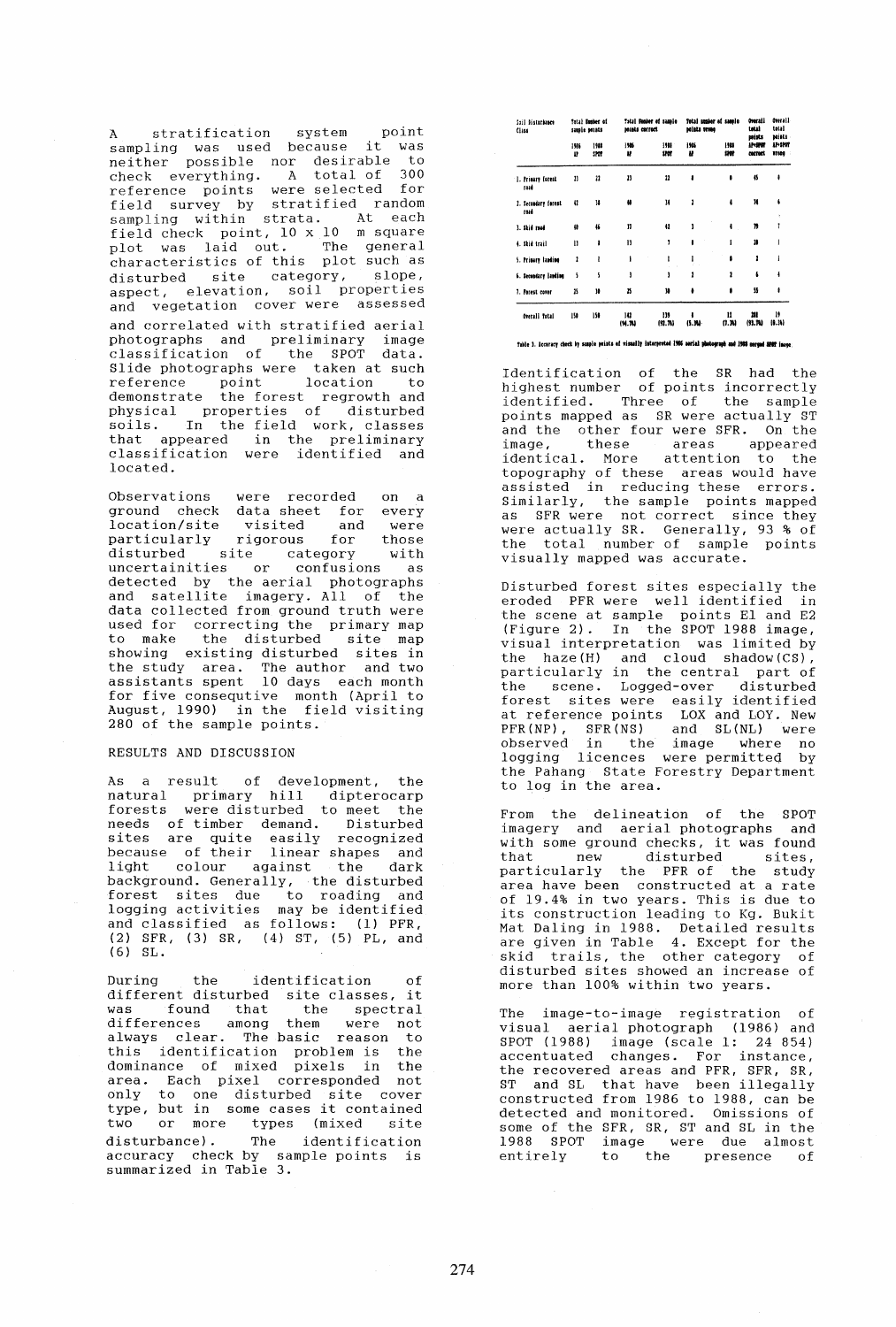| Soil Disturbance<br>Class                 | 1988<br>1926<br>袋餅<br>Aerial<br><b>SLOUT</b><br>*bategraph |             | <b>Parcent</b><br>Chance<br>m | <b>IW</b><br><b>Grande</b><br>Cast |  |
|-------------------------------------------|------------------------------------------------------------|-------------|-------------------------------|------------------------------------|--|
| 1. Primary forest<br>read (ke)            | 5.2                                                        | 6.1         | 19.4                          | 6.7                                |  |
| 1. Secondary forest 11.4 5.4<br>read (ba) |                                                            | $1.6$ 19.9  | $-36.0$ 182.5                 | $1.7$ $6.1$                        |  |
| 1. Skid road (km)                         | 4.4 1.6                                                    | $1.5 - 9.2$ | $-77.5 - 155.5$               | $2.1 - 1.1$                        |  |
| 4. Shid trail (ba)                        | $1.4$ 1.3                                                  | $2.3 - 1.1$ | $-47.1 - 12.5$                | 1.1-1.9                            |  |
| 5. Primry<br>lanism (ha)                  | 1.1                                                        | 1.1         | u                             | 1.0 M.I                            |  |
| 6. Secondary<br>laniine (ha)              | 1.1                                                        | 1.1         | u                             | $0.1 - 0.3$                        |  |

:<br>Italicized figures showing the ausust of distarbed aroas on the left portion of<br>the primary forest reads

Sold figures showing the amount of disturbed areas on the right portion of the

F.A - Ireal size too moall for papeal analysis

Table 4. The areal extent of new disturbed sites established in 1988

regeneration and over-hanging trees  $which$ obscured the logged-over disturbed sites.

Table 5 shows the change in total disturbed forest sites of the study and the states of the study<br>area based from 1986 aerial<br>photograph and SPOT image at scales<br>1: 24 854. The amount of disturbances as measured from ground truth is also included for comparison purposes. Table 5 shows a decrease of 0.66 km<br>of ST annualy. The decrease in areas<br>classified as ST were attributed to the increase in residual forest cover due to secondary regrowth/vegetation after two years. On the other hand,<br>there is an increase in roading activities, especially that of the<br>PFR and SFR. As a result, there is a decrease of hill dipterocarp forest area which is probably due to the<br>cutting of logs by the villagers and illegal logging since logging<br>licences agreement have not been given since 1985 for this area. The decrease in areas classified as ST is due to those areas that have already been covered with grasses, herbaceous<br>plants and shrubs. As seen from Table 5, the PFR disturbance category<br>showed an increase of 8.2 % from 1988 to 1990 due to its increasing use by<br>the villagers for transporting<br>illegaly cut timber for personal use, such as boat making and house constructions.

| Object/Soil<br><b>Bisturbanco</b><br>Class | 1986<br>derial<br>Photo<br>ίaΙ | 1988<br>SPOT <sub></sub><br>lasse<br>m | 1998<br>Cronnel<br>fleck<br>(c) | <b>Associ</b><br><b>Chase</b><br>ln 1/2 | 1<br><b>toading</b><br>basity<br>(ta/ba) | Percentane of<br>leense-over<br>coscession.<br>ferest area |
|--------------------------------------------|--------------------------------|----------------------------------------|---------------------------------|-----------------------------------------|------------------------------------------|------------------------------------------------------------|
| 1. PPL (he)                                | 5.2                            | 6.1                                    | 6.1                             | 0.5                                     | 6.0029                                   | 1.23                                                       |
| 1. 111 (ba)                                | 18.4                           | 19.5                                   | 9.8                             | 8.4                                     | 0.000                                    | 1.62                                                       |
| 1. 22 (ha)                                 | 1.4                            | 12.1                                   | 10.8                            | 1.1                                     | 8.00%                                    | 0.23                                                       |
| $4.57$ (ha)                                | 1.1                            | 1.4                                    | 1.5                             | -1.1                                    | 0.0015                                   | 6.86                                                       |
| 5. Pb (ba)                                 | 8.8                            | 8.4                                    | 0.1                             |                                         |                                          |                                                            |
| 6. 85 (ba)                                 | 1.1                            | 8.4                                    | 0.4                             |                                         |                                          |                                                            |

ased na a legged-over concession forest area in 1986 of 1 815 ha.

.<br>Elskvi en a logged-over concession fornot area in 1906 of 1 015 ha med vidth of<br>disturbed sites as defined in the classification system for disturbed sites.

8.4 - Arcal size too small for manual analysis.

Table 5. Site disturbance counges of the study area

Further ground validation and field<br>checking of the initial interpretation further increases the accuracy of the interpretation. This  $i s$ specially true for areas misinterpreted and classified as SR.<br>After ground validation and field<br>checking it was found that there were no more areas left as SR and the interpretation was changed from SR to ST. Areas classified as PFR have<br>been visited during field checking<br>and ground validation proved as such. This was further supported by the<br>fact that these areas are still bare in 1990 and with a few sites being .bebore

Combining the 1988 SPOT and 1986<br>aerial photograph images provides<br>valuable\_additional information. For example, the combined images can be used to map areas that need rehabilitative efforts for soil and conservation in optimizing water forest lands productivity.

### **CONCLUSTONS**

The present study demonstrates that<br>merged SPOT (P+XS) data is a valuable satellite remote sensing technique to identify, quantify, map and monitor six classes of disturbed sites in hilly terrain of the tropical hill dipterocarp forests of P. Malaysia<br>with an accuracy of about 93%.<br>Unpermitted logging on a small scale basis by the nearby villagers can be well separated with references to were of licensing applications and<br>grants. However, it is emphasized<br>that interpreters should have prior knowledge on the topography and the<br>soil disturbance pattern of a<br>logged-over area to be mapped before actually begining with image interpretation.

This information when used along with information on other natural<br>resources like soil, water, and geology, can be used as a data base<br>for the decision maker, particularly<br>for forest engineering operations, conservation<br>planning for management, and rehabilitation the remantrication praining for the<br>optimum utilization of hill forest<br>sites and following purposes: (1)<br>forest road construction planning,<br>policy, strategy and timber<br>harvesting guidelines, (2) selection of areas for rehabilitation - it is<br>important that those areas disturbed be restored as productive forest<br>areas. One of the solutions to solutions to<br>target is by achieve the desired establishing forest compensatory plantation programme.